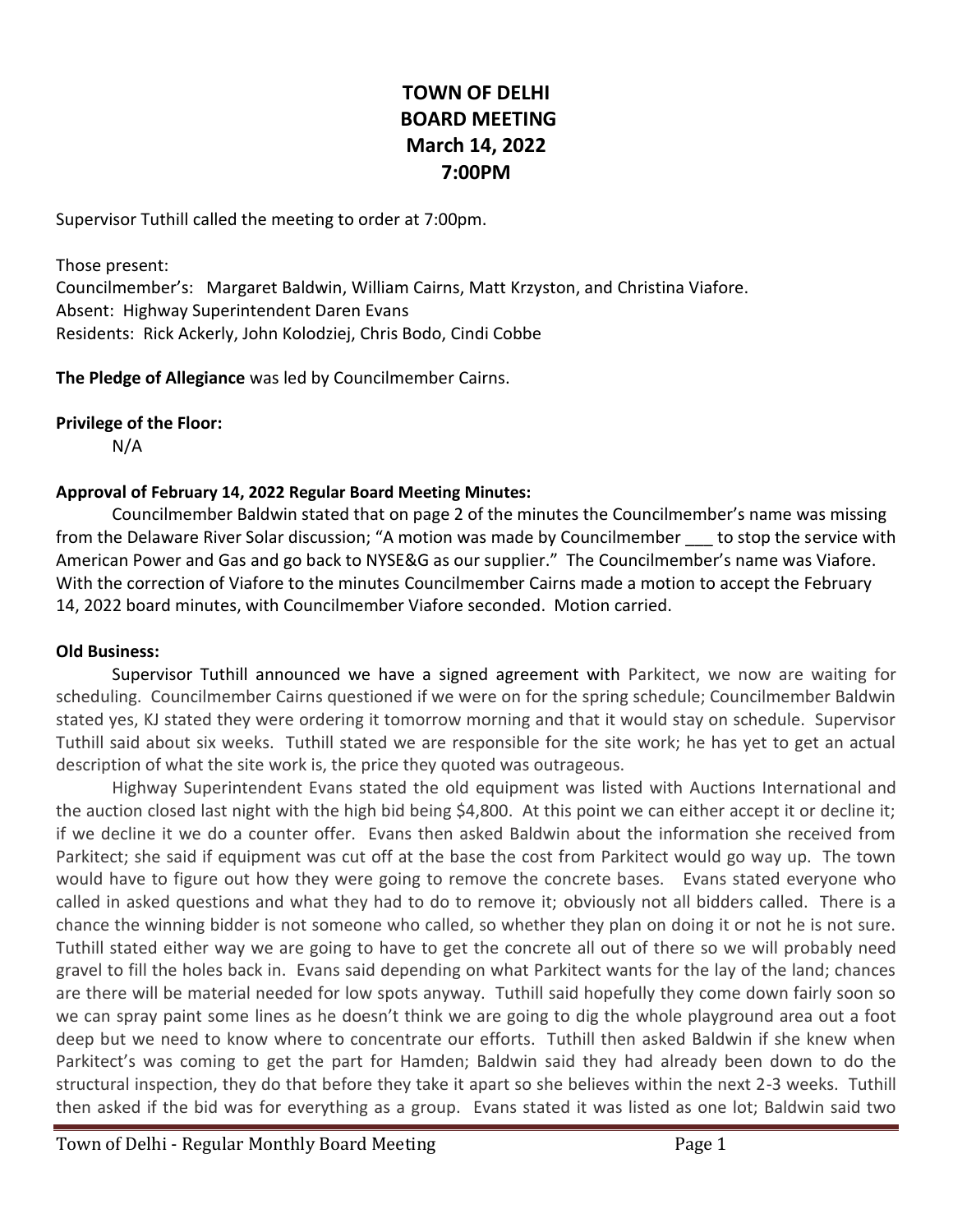things were saved out of the bid which were the "hamburger" and the wooden structure students built. Councilmember Krzyston asked if there was a targeted price in mind when we bid out the equipment; Baldwin stated no. Krzyston said he believed we should accept the bid with the hopes it was one of those that said they would remove the concrete. Baldwin then asked Evans if there was a time frame stated on the auction site for pickup; Evans stated no we did not list anything although the ones that did contact him he explained our situation and said by the end of March. He further stated it would also depend on the weather if it dries up enough to get in the site. He again stated he didn't know if one of the callers was the actual bidder. Evans said it was listed as the highest bidder has to move from the location and didn't specify about the concrete as it was not brought to his attention when placing the bid. Councilmember Krzyston made the motion to accept the bid with Councilmember Cairns seconding the motion. Motion carried. Evans will contact Auctions International and they will contact the winning bidder who will then contact us. Baldwin asked if there was a fee for Auctions International; Evans stated no not for municipalities.

Tuthill asked if there was any other information on playground; Baldwin said KJ was completing the entire order tomorrow and if they do the site prep they need to know ASAP. Tuthill responded if we do the site prep we need to know ASAP, he explained this to KJ when they spoke on the phone. Baldwin asked if we wanted to explore other operators for the site work, Tuthill stated we don't know what they need to do. We can't bid when we don't know how much dirt needs to be taken out. Tuthill said Baldwin should ask her or have her pencil it on the site plan how deep we need to excavate it down; we need answers on that. Baldwin said she would do it tomorrow. Councilmember Cairns asked if there were signs posted that the playground was closed. Tuthill agreed it needs to be done soon.

Tuthill presented the contract from Aqua Concept on the opening and closing of the pool this year. The cost has raised slightly due to the cost of chemicals from last year. The cost for 2022 is \$750 to open the pool and \$787 to close it in the fall. Councilmember Cairns made a motion to allow Tuthill to sign the contract with Councilmember Viafore seconding. Motion carried.

## **New Business:**

A motion was made by Councilmember Viafore to hire Chris Bodo as Dog Control Officer at the salary set in the 2022 budget; Councilmember Cairns seconded the motion with Tuthill requesting the official start date of March 1, 2022. Motion carried.

Supervisor Tuthill brought the Coalition of Watershed Towns ballot before the board; he explained the process to the board and requested a motion be made to vote on the provided ballot. Councilmember Krzyston nominated Councilmember Viafore as an alternate write in, motioning also to vote for the four names on the original ballot. Councilmember Cairns seconded the motion. Motion carried.

Supervisor Tuthill requested a town representative for PAC representation, a motion was made by Councilmember Viafore to appoint Councilmember Baldwin with Councilmember Krzyston seconding. Motion carried with Baldwin abstaining.

The board discussed the Village of Delhi's request for an increase in funds for their summer recreation program due to COVID cleaning and protocols. A motion was made by Councilmember Krzyston to stay with the existing amount in the town's budget. Councilmember Baldwin seconded the motion; motion carried. Supervisor Tuthill will email the village to let them know the board voted against the request for more money.

## **Committee Reports:**

**Highway/Machinery: Councilmember's Baldwin & Cairns)** Written report from Superintendent Evans provided to councilmembers. He has prepared the bids for the current year for hauling fees, diesel fuel and heating fuel. Councilmember Cairns made the motion to allow the advertising of the above bid with bids due by Monday, April 11<sup>th</sup> by 3:00pm, Councilmember Viafore seconded the motion. Motion carried with bids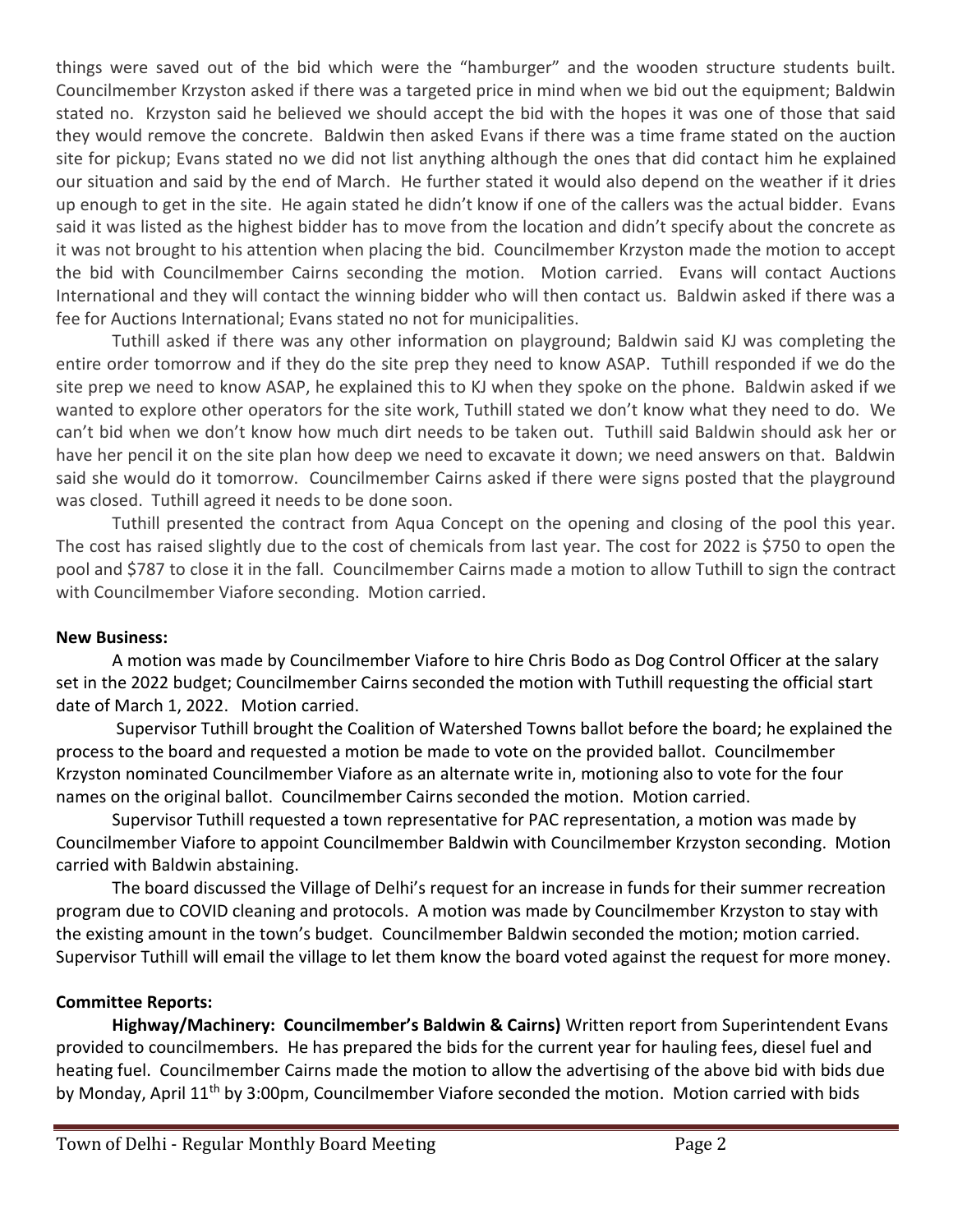to be opened at the April 11<sup>th</sup> board meeting. Evans also provided the board with the 2022 Agreement for the Expenditure of Highway Moneys; Evans gave an explanation of what work he will do but stressed work is "pending available CHIPS funding and material costs" and subject to change due to possible rising costs. Evans further stated some may not get done because of the huge increase in rising costs this year and weather cooperation. Councilmember Baldwin made the motion to approve Evan's 2022 Agreement for the Expenditures of Highway Moneys with Councilmember Cairns seconding. Motion carried with Tuthill and the board signing the documents which are to be sent to Delaware County DPW.

The issues with one of the new trucks has been resolved, they will be warrantying a new pump for the gear box. We will install and return the old one.

Councilmember Cairns asked about the Hamden Hill project with NYSE&G regarding the \$5,000 they were willing to spend to maintain the road with salt for their trucks, asking if that money covers the product we are using. Evans stated he was unaware if we had received the money from them; but we are tight on what we have to put in from our budget. Tuthill said they wanted salt immediately but they don't pay. Evans further stated he had not received any confirmation back from them on the original letter sent. Evans said the work has taken a toll on the road already and it's far from being over. Tuthill stated we warned them.

Councilmember Cairns also requested Evans place the speed bumps at the pool driveway.

Councilmember Cairns spoke with Mike O'Reilly at Principle Designs regarding the highway garage roof and rebidding out the project. They were advertising the same as last year with a return date of May 9<sup>th</sup> at 3:00pm to the town clerk. The bids will be opened at the meeting and it will say a completion date of September 30<sup>th</sup>.

## **Personnel: (Councilmember's Viafore & Baldwin):** N/A

**Recreation/Health/Youth: (Councilmember's Viafore & Baldwin):** Councilmember Baldwin gave the floor to Rick Ackerly of PAC. Ackerly stated PAC has discussed a name for the park and pool they are proposing naming it; "The Wilber S. Oles Memorial Park." Supervisor Tuthill stated the board would need to discuss and research it further and would take in under advisement.

**Economic Development/Shared Services: (Councilmember's Cairns & Krzyston):** Councilmember Krzyston stated there is no progress on the pool discussion (the village taking over). The ice rink is considered a shared service and it will be drained and dissembled this week as the season has ended. The young man did a great job and he would not hesitate to recommend him for another year.

Councilmember Krzyston further stated he is on the "sewer works board" for the project anticipated for the industries to the wastewater treatment plant at the village, there will be a meeting at the end of the month. There is not a lot to report.

Krzyston further stated the flood commission is due to meet soon as they need to discuss the RFP on the bridge design they were awarded money for Woolerton Street.

**Buildings:** Councilmember Krzyston said they now have 100 of the 125 lights needed to do the LED exchange at town hall. He believes they will be installed before the next board meeting.

Krzyston also stated he had brought up at the prior meeting about a new highway garage for the town and he said he had Evans take him to the new building that the village has at the wastewater treatment plant; it's a 2,400 square foot pole barn that they use to store some equipment. According to records that were shared with Krzyston by the village it costs about \$160,000 but our building is five times bigger. It's relatively small for what we need and it was built at a different time. Krzyston has spoken with a local company and they would give us advice as to what we need such as general estimates and what we should anticipate it to cost and the time it would take to build something new. He didn't want to mention the name of the business as they are willing to help us out for now free of charge.

**IT:** Councilmember Viafore stated they had the heating and cooling campaign in which we received approval from NYSERDA; there will be a webinar on April 13<sup>th</sup> at noon and they are working on an official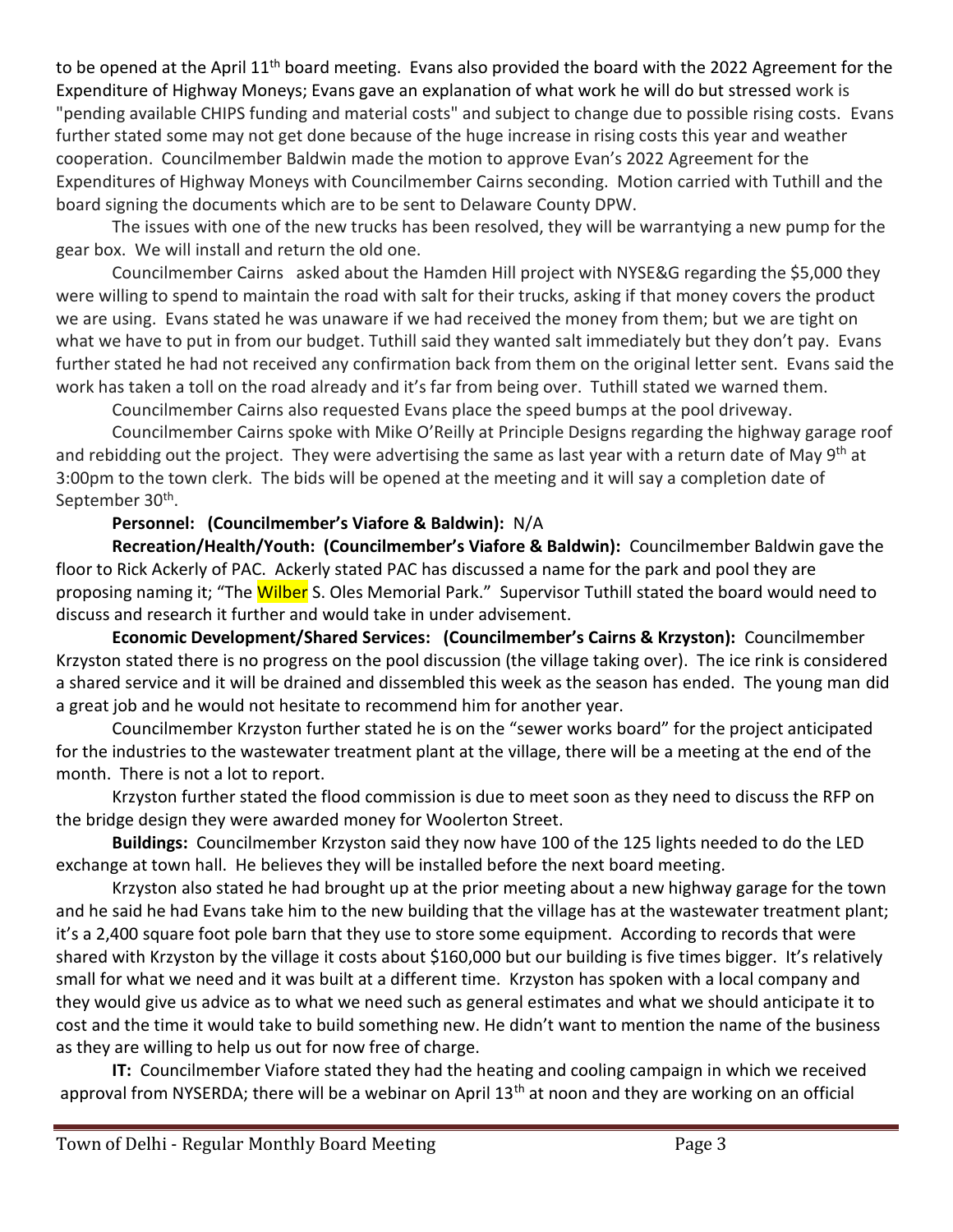press release. She believes it will be recorded for those that are unable to attend. It will give residents information on the heat pumps and what is available through the program. She is also working on a press release for the communications system NIXLE; she did activate weather rebroadcasts so anyone who is already signed up through NIXLE already got a notification of the storm which was on Saturday. She was testing the system to see how the system works, working out the details. She is working on promotional material and then she will make sure whoever here wants access to send messages (the clerk). She discussed the difference between the services (phone, text, email) and what messages to be sent. She is working on a form for residents for the alert system.

Viafore further announced there is a panel discussion on the Home Grown National Park project on native plants which the clerk forwarded to the board members tomorrow night at 7:00pm. It's about the importance of planting natives. She informed the board about the project and thanked those involved with the project for their dedication.

**Codes:** Councilmember Cairns stated in February: one building permit issued, 9 inspections / meetings, two in-office conferences, 1 fire inspection, 3 c/o letters, 1 c/o letters, 2 c/c letters and he drove 90 miles.

Councilmember Viafore stated there is a training program on March 23<sup>rd</sup> which she sent to Supervisor Tuthill from Transitions Catskills; it will give us more points for potential other grants.

## **CODES Monthly Report:**

A motion was made by Councilmember Viafore to accept the codes report for February 2022 Councilmember Baldwin seconded the motion. Motion carried.

## **Justice Court Report:**

A motion was made by Councilmember Baldwin to accept the February 2022 Justice Court Report. Councilmember Krzyston seconded the motion. Motion carried.

# **Clerk's Monthly Report:**

A motion was made by Councilmember Cairns to accept the February 2022 Clerk's Report seconded by Councilmember Krzyston. Motion carried.

# **Supervisor's Financial Report:**

Supervisor Tuthill presented the board with the yearend December 2021 Financial Report, the January 2022 Report and the February 2022. Councilmember Baldwin made the motion to accept all three reports as presented; Councilmember Krzyston seconded the motion. Motion carried.

# **Supervisor's County Report:**

Supervisor Tuthill stated work is progressing on the office building on the corner of Main and Page. No news on the other buildings. ARPA Committee is meeting tomorrow to discuss more requests for funds for the 8.5 million the county is trying to divvy out. Councilmember Baldwin asked if this was something the town would be doing at some point; Tuthill said if there is any money left. He is still trying to get authorized to do the report due April 30<sup>th</sup>. Tuthill said at this time we have spent some money on the Nixle program. Councilmember Krzyston asked if there was any news on the building that needs to come down on Main Street; Tuthill stated there are regulations and an asbestos survey needed. A new building in the plan but they need to reevaluate.

# **Abstracts:**

Councilmember Cairns made the motion to approve Abstract #003 – 2022 accounts A – SF Voucher No.